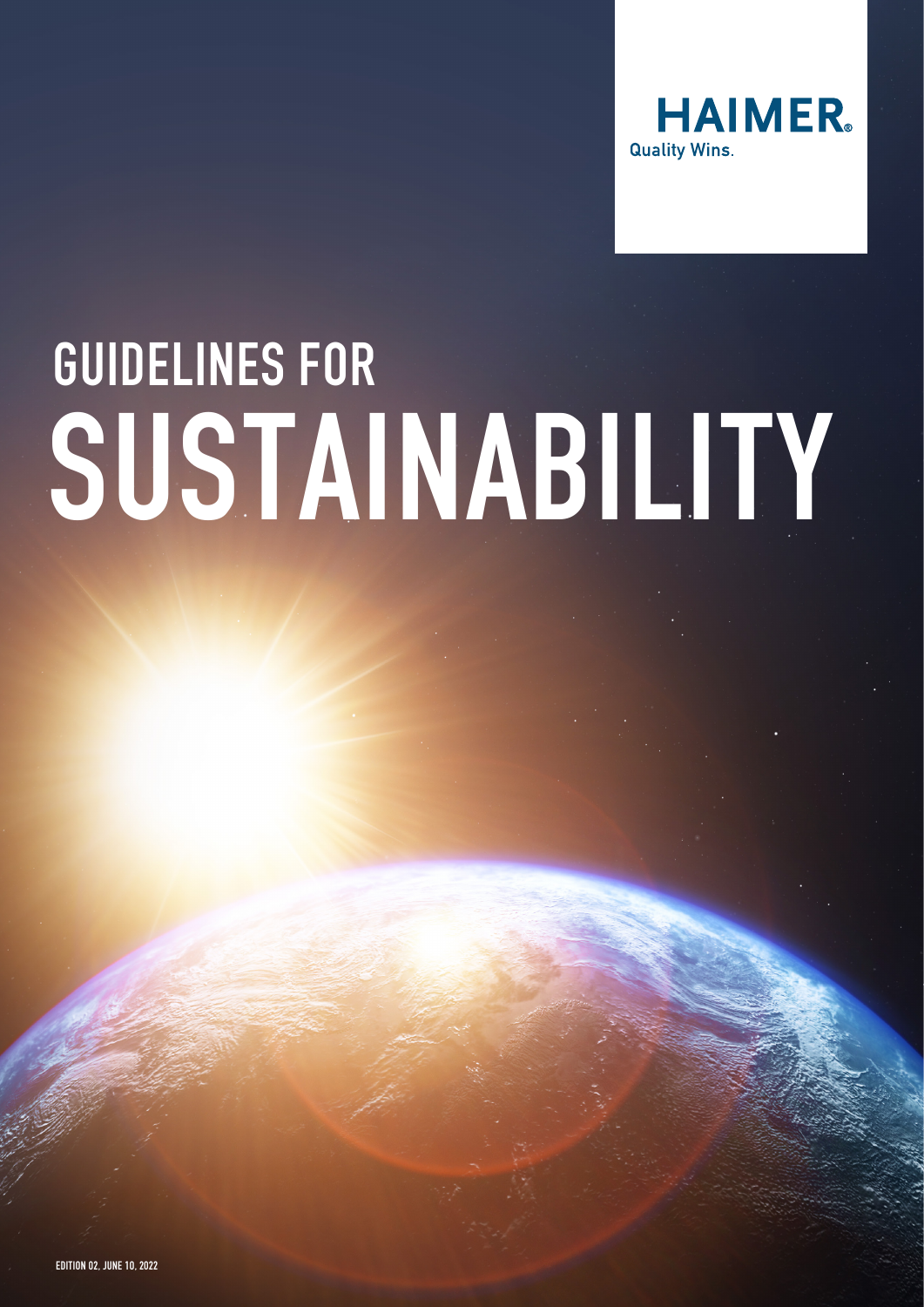# TABLE OF CONTENTS

| 1                       | <b>Basic understanding</b>                          | 3              |
|-------------------------|-----------------------------------------------------|----------------|
| $\overline{2}$          | <b>Observance of human rights</b>                   | 3              |
| 2.1                     | Free choice of employment                           | 3              |
| 2.2                     | Prohibition of child labor                          | 3              |
| 2.3                     | Promotion of diversity, equal opportunities         | $\overline{4}$ |
| 2.4                     | Freedom of association and collective bargaining    | $\overline{4}$ |
| 2.5                     | Wages, working hours and social benefits            | $\overline{4}$ |
| 2.6                     | Health and safety at work                           | 4              |
| 2.7                     | Procurement of raw materials, conflict minerals     | 5              |
| $\overline{\mathbf{3}}$ | <b>Business ethics and compliance</b>               | 5              |
| 3.1                     | Compliance with legislation                         | 5              |
| 3.2                     | Corruption                                          | 5              |
| 3.3                     | Fair competition                                    | 5              |
| 3.4                     | Prevention of money laundering                      | 5              |
| 3.5                     | Protection of information and intellectual property | 6              |
| 3.6                     | Avoidance of conflicts of interests                 | 6              |
| 3.7                     | Export controls                                     | 6              |
| 4                       | <b>Environment protection</b>                       | 6              |
| 5                       | <b>Supply chain</b>                                 | 7              |
| 6                       | <b>Execution and implementation</b>                 | 7              |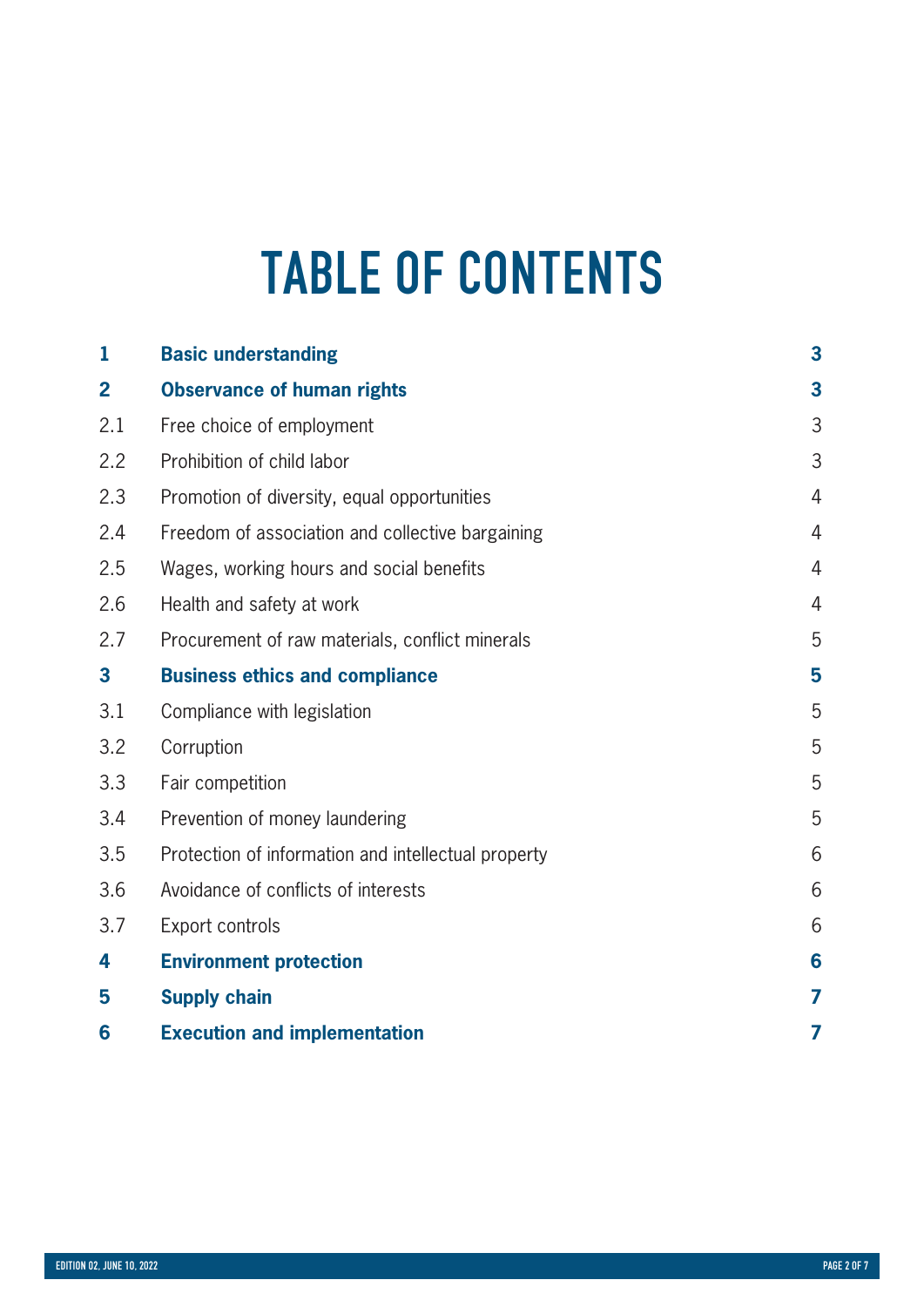# 1 BASIC UNDERSTANDING

These Sustainability Guidelines are based on a shared conception of socially responsible company management as defined by the following guiding principles.

We, the undersigned company,

#### **Haimer GmbH, Weiherstrasse 21, 85658 Igenhausen, Germany**

accept responsibility for the consequences of our business decisions and activities in respect of the legal, economic, technical, social and environmental implications as far as possible within our available scope of action. We thus contribute to the societal and economic development of the countries and regions in which we operate.

Our actions are consistent with the relevant legal regulations. We are guided by ethical values and principles, in particular integrity and honesty, as well as respect for the dignity of human beings.

These guidelines define the basic principles of our actions, and we actively demand that they are observed by our employees worldwide. They apply in all branch offices and business units within our company.

We expect the same basic understanding from our business partners, especially from our suppliers.

### 2 OBSERVANCE OF HUMAN RIGHTS

We respect internationally recognized human rights and encourage their observance.

In all business activities, we work to ensure that we ourselves, our suppliers, our business partners and their suppliers do not commit or participate in human rights abuses.

#### 2.1 FRFF CHOICF OF EMPLOYMENT

Forced labor, modern slavery or comparable acts that involve the deprivation of liberty are forbidden. All work must be voluntary, and it must be possible to end the employment relationship.

#### 2.2 PROHIBITION OF CHILD LABOR

We do not employ child labor at any stage of production or processing.

Our suppliers are required to comply at least with the ILO conventions on the minimum age for admission to employment and on the prohibition of child labor. Children may not be inhibited in their development. Their safety and health may not be negatively affected.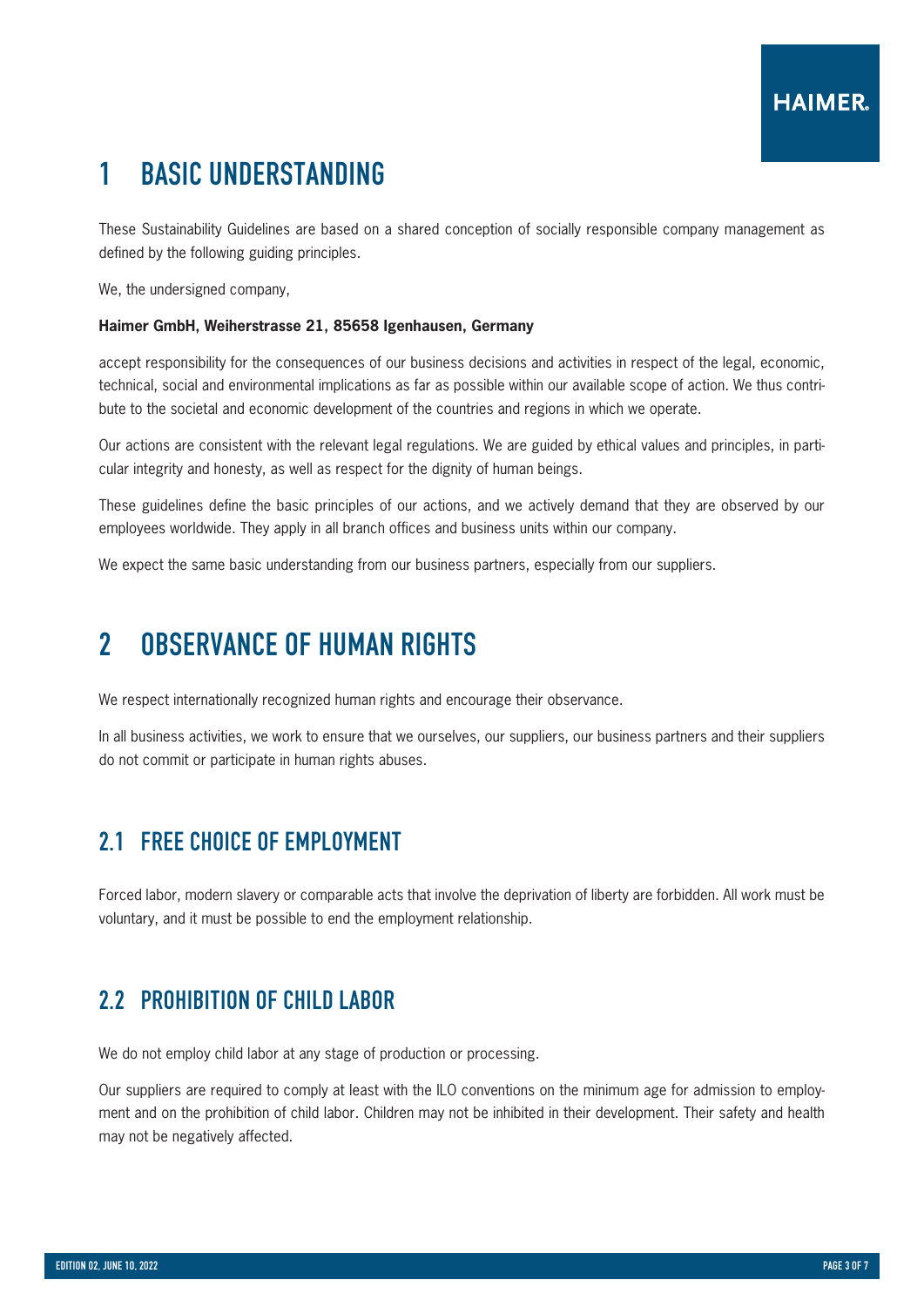#### 2.3 PROMOTION OF DIVERSITY, EQUAL OPPORTUNITIES

We encourage equal opportunities and do not tolerate discrimination. We treat all people equally regardless of gender, age, skin color, ethnic origin, sexual identity and orientation, disability, religious or cultural affiliation, pregnancy, political orientation or membership, ideology or other personal characteristics.

#### 2.4 FREEDOM OF ASSOCIATION AND COLLECTIVE BARGAINING

We respect the right of employees to freedom of association, freedom of assembly and to engage in collective bargaining and pay negotiations, providing this is legally permissible and possible in the relevant country in which we are operating. If this is not permissible, we look for appropriate compromises for our employees.

#### 2.5 WAGES, WORKING HOURS AND SOCIAL BENEFITS

Remuneration and social benefits must comply with the core principles regarding minimum wages, applicable overtime regulations and statutory social benefits.

Working hours and nonworking hours must at least comply with applicable laws.

#### 2.6 HEALTH AND SAFETY AT WORK

We ensure safety and health protection in the workplace for our employees at a minimum within the framework of the applicable national regulations and support continuous further development to improve the working environment.

Potential risks in the workplace are evaluated and reduced wherever possible. We provide our employees with appropriate personal protective equipment. They receive regular individual training on accident prevention. This training also includes the handling with chemicals, for which the corresponding safety data sheets are posted at the workplaces concerned.

The workplaces are designed in accordance with ergonomic principles. The machines in production meet at a minimum the applicable safety requirements. They are CE-compliant and regularly maintained.

In the event of accidents, first aiders are present in all areas and are trained on a regularly basis. Action plans in the event of malfunctions and accidents, e.g. alarm plans, locations of fire extinguishers and first aid kits, and marked escape routes, are available in all areas.

The production areas are provided with a fire alarm system, a sprinkler system and automatically closing fire doors. In the event of a fire, fire protection and evacuation assistants ensure that the danger areas are quickly and completely evacuated. The fire protection and evacuation assistants also receive regular training.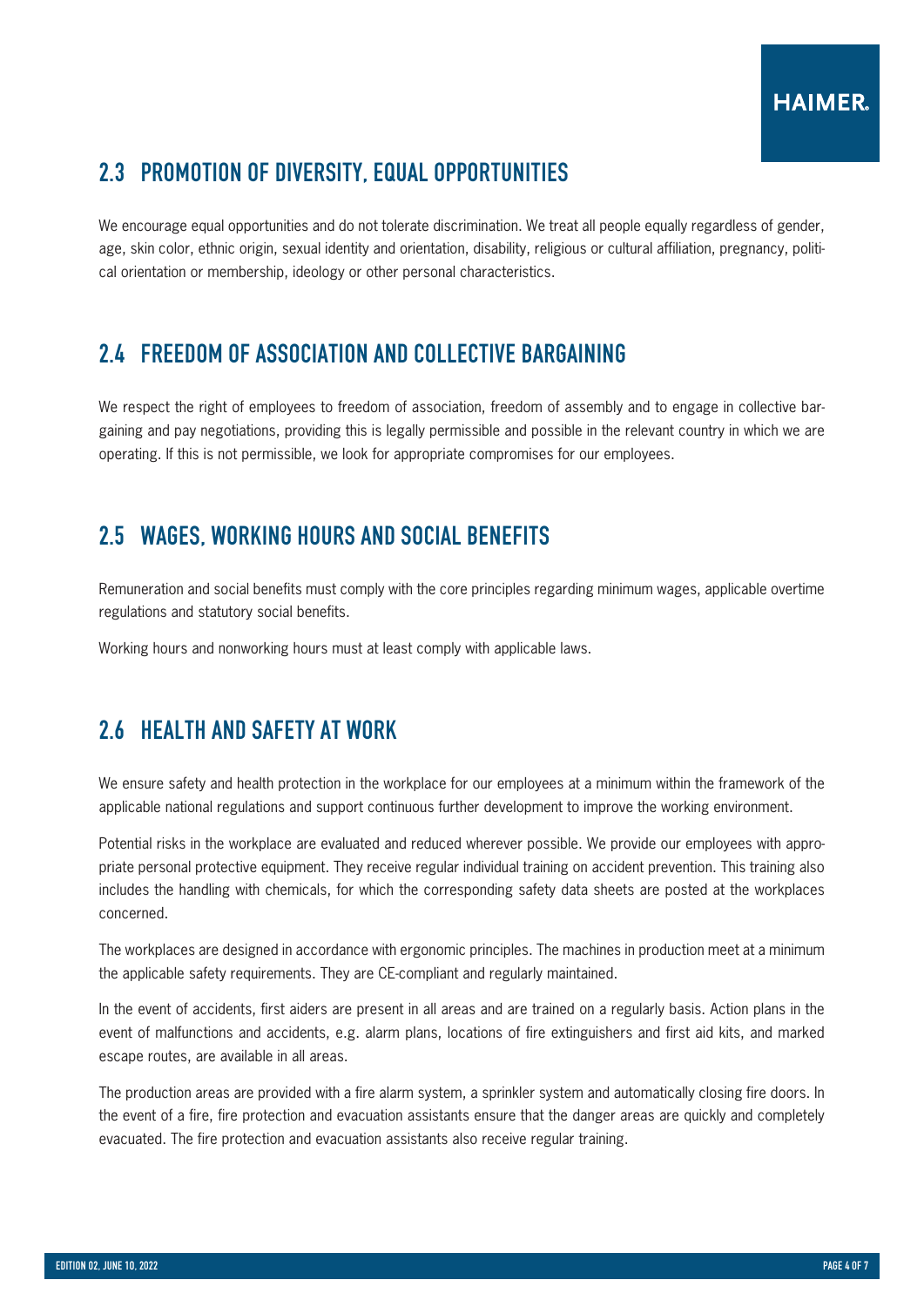#### 2.7 PROCUREMENT OF RAW MATERIALS, CONFLICT MINERALS

Materials, especially raw materials that could originate from conflict areas ("conflict minerals"), are solely sourced from suppliers that have disclosed their supply chains and explicitly committed to comply with EU Regulation 2017/821 "laying down supply chain due diligence obligations for Union importers of tin, tantalum and tungsten, their ores, and gold originating from conflict-affected and high-risk areas".

# 3 BUSINESS ETHICS AND COMPLIANCE

#### 3.1 COMPLIANCE WITH LEGISLATION

It is a matter of course for us that we will comply with current laws and other legal requirements in the countries in which we operate. In cases where local laws and regulations are less restrictive, our actions are guided by the principles of these guidelines. Where there is a direct conflict between mandatory local law and the principles contained in these guidelines, the local laws shall take precedence. Nevertheless, we endeavor to comply with the content of these guidelines.

#### 3.2 CORRUPTION

We do not tolerate corruption, bribery or blackmail; they impede fair competitive conditions. Gifts made with the intention of influencing business decisions or which could give the appearance of doing so or to obtain some other undue advantage are neither promised, offered, granted, requested nor accepted in our business relationships. Nor do we allow these to be promised to us.

#### 3.3 FAIR COMPETITION

We operate in compliance with national and international competition and antitrust legislation and do not participate in price agreements, sharing markets or collusion in respect of customers, markets and bids.

#### 3.4 PREVENTION OF MONEY LAUNDERING

We comply with our legal obligations to prevent money laundering and do not participate in transactions that serve to disguise or integrate criminal or illegally acquired assets.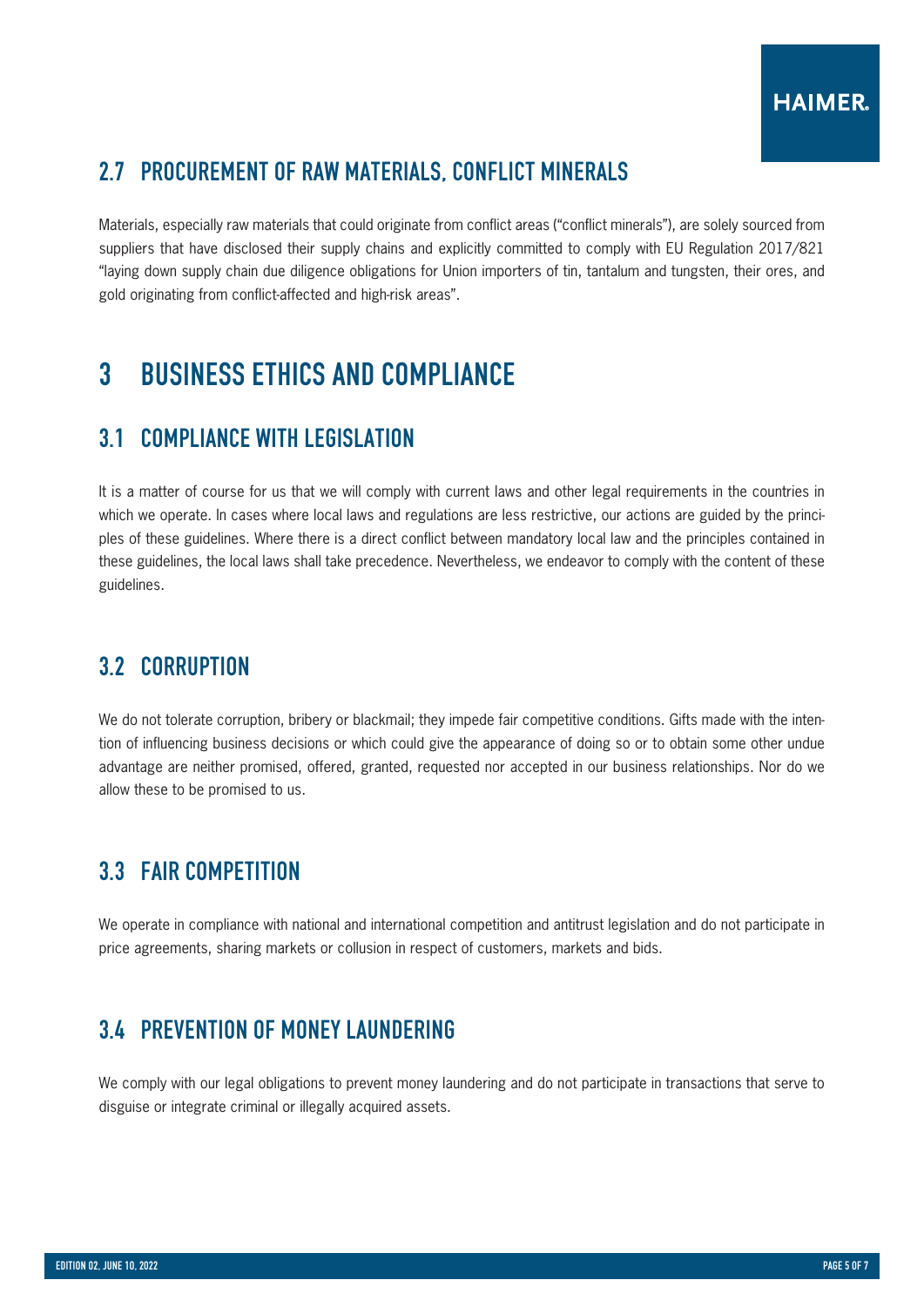#### **HAIMER**

#### 3.5 PROTECTION OF INFORMATION AND INTELLECTUAL PROPERTY

We protect confidential information and respect intellectual property.

We observe the current laws to protect business secrets and treat our business partners' confidential information accordingly. These include, in particular, commercial property rights (e. g. patents, registered designs, trademarks), but also the prohibition of misleading copies of other people's products (plagiarism).

#### 3.6 AVOIDANCE OF CONFLICT OF INTERESTS

We avoid internal and external conflicts of interest which could illegitimately influence business relationships. Where this is not successful, we disclose these conflicts.

#### 3.7 EXPORT CONTROLS

We undertake to comply with legal standards relevant to export controls – including but not limited to approval requirements, export bans and support bans – in the course of shipping and exporting our goods.

# 4 ENVIRONMENT PROTECTION

We are aware of our responsibility for the environment and for future generations.

Therefore, we act at least in accordance with applicable laws to minimize negative impacts on the environment and to continuously improve our activities for environmental and climate protection.

Priority goals include:

- Ē Reduction of CO<sub>2</sub> emissions
- Increase energy efficiency
- $\blacksquare$ Use of renewable energy
- Ensuring water quality Ē
- Ē. Reduction of water consumption
- Ensuring air quality Ħ
- Promotion of resource efficiency É
- É Reduction of waste and its proper removal
- Responsible use of hazardous substances for people and the environment Ē.